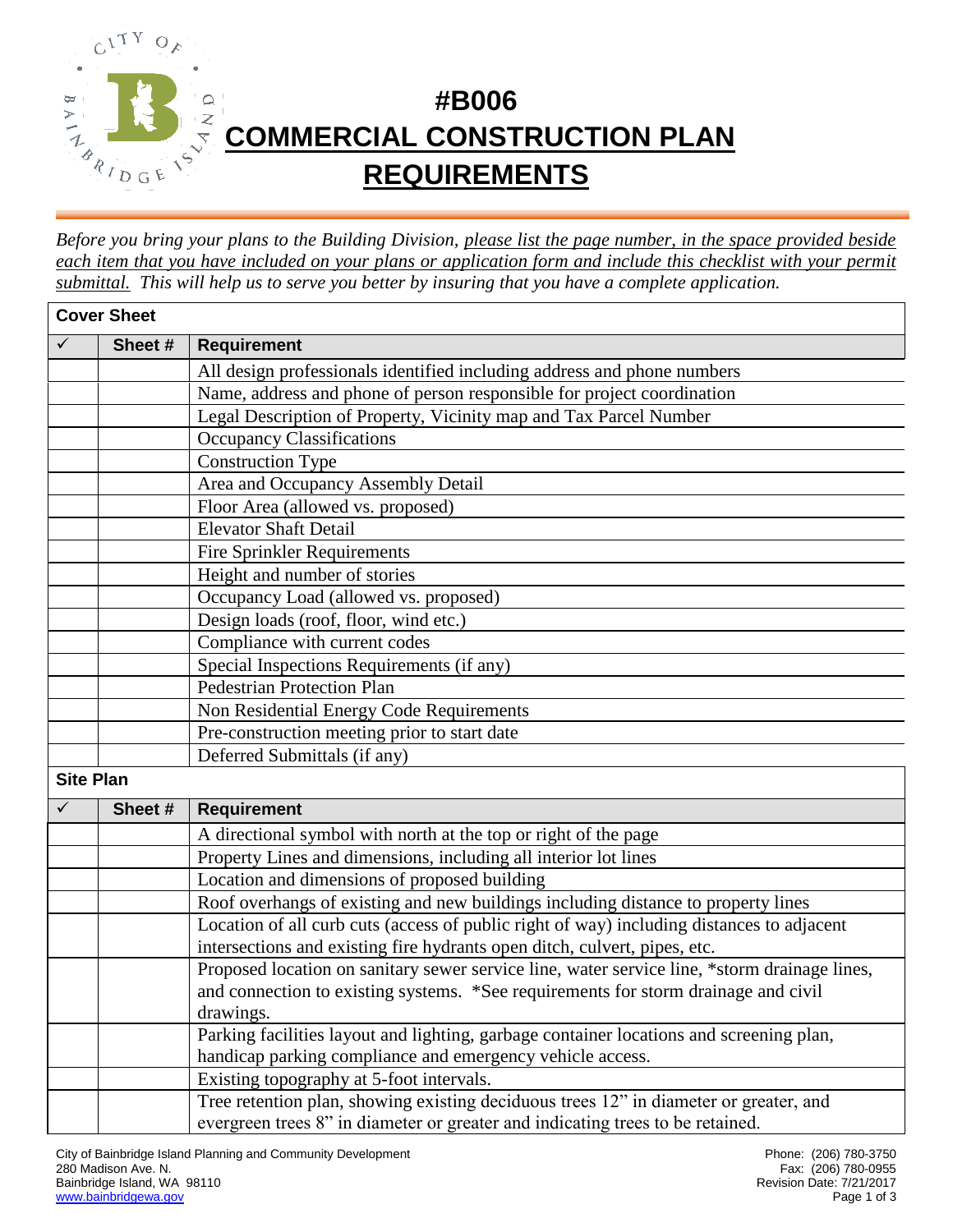|                   |                            | Building and lot corner elevations and midpoint elevation of each wall segment at existing    |  |  |  |
|-------------------|----------------------------|-----------------------------------------------------------------------------------------------|--|--|--|
|                   |                            | grade.                                                                                        |  |  |  |
|                   |                            | Elevation and location of datum point in the right of way.                                    |  |  |  |
|                   |                            | Water courses, wetlands, or other natural features.                                           |  |  |  |
|                   |                            | For multifamily include location and dimensions of common recreational open space.            |  |  |  |
| <b>Floor Plan</b> |                            |                                                                                               |  |  |  |
| $\checkmark$      | Sheet#                     | <b>Requirement</b>                                                                            |  |  |  |
|                   |                            | All floors including basements                                                                |  |  |  |
|                   |                            | Room uses, sizes and square footage by floor level                                            |  |  |  |
|                   |                            | Overall Dimensions and locations of all structural elements and openings                      |  |  |  |
|                   |                            | All doors and windows (safety glazing noted where required)                                   |  |  |  |
|                   |                            | Plumbing fixtures                                                                             |  |  |  |
|                   |                            | Fire blocking, if applicable                                                                  |  |  |  |
|                   |                            | Stairway width, rise, run, handrails, guardrail and landings                                  |  |  |  |
|                   |                            | All fire assemblies, area and occupancy separations and draft stops                           |  |  |  |
|                   | <b>Framing Plans</b>       |                                                                                               |  |  |  |
| $\checkmark$      | Sheet#                     | <b>Requirement</b>                                                                            |  |  |  |
|                   |                            | All structural members, their size, methods of attachment, location and materials, roof       |  |  |  |
|                   |                            | drainage and location of roof mounted equipment                                               |  |  |  |
|                   | <b>Exterior Elevations</b> |                                                                                               |  |  |  |
|                   |                            |                                                                                               |  |  |  |
| $\checkmark$      | Sheet#                     | <b>Requirement</b>                                                                            |  |  |  |
|                   |                            | Exterior views on front and all sides                                                         |  |  |  |
|                   |                            | All windows and openings                                                                      |  |  |  |
|                   |                            | Decks, steps, handrails, guardrail, landings, balconies, marquees, porches                    |  |  |  |
|                   |                            | Final grade and existing grade                                                                |  |  |  |
|                   |                            | Height of building                                                                            |  |  |  |
|                   | <b>Foundation Plan</b>     |                                                                                               |  |  |  |
| $\checkmark$      | Sheet#                     | <b>Requirement</b>                                                                            |  |  |  |
|                   |                            | All foundations and footings, including sizes, locations, reinforcing and imbedded anchorage  |  |  |  |
|                   |                            | such as anchor bolts hold-downs and post bases, etc.                                          |  |  |  |
|                   |                            | <b>Building and Wall Sections</b>                                                             |  |  |  |
| $\checkmark$      | Sheet#                     | <b>Requirement</b>                                                                            |  |  |  |
|                   |                            | All construction materials                                                                    |  |  |  |
|                   |                            | All non-rated and fire rated assemblies and fire rated penetrations                           |  |  |  |
|                   |                            | All vertical dimensions                                                                       |  |  |  |
|                   | <b>Interior Elevations</b> |                                                                                               |  |  |  |
| $\checkmark$      | Sheet #                    | <b>Requirement</b>                                                                            |  |  |  |
|                   |                            | All Barrier-free required equipment installation with proper clearances shown                 |  |  |  |
|                   |                            | Relights, guardrail heights, handrails, stairways, elevator operation panels, etc., which are |  |  |  |